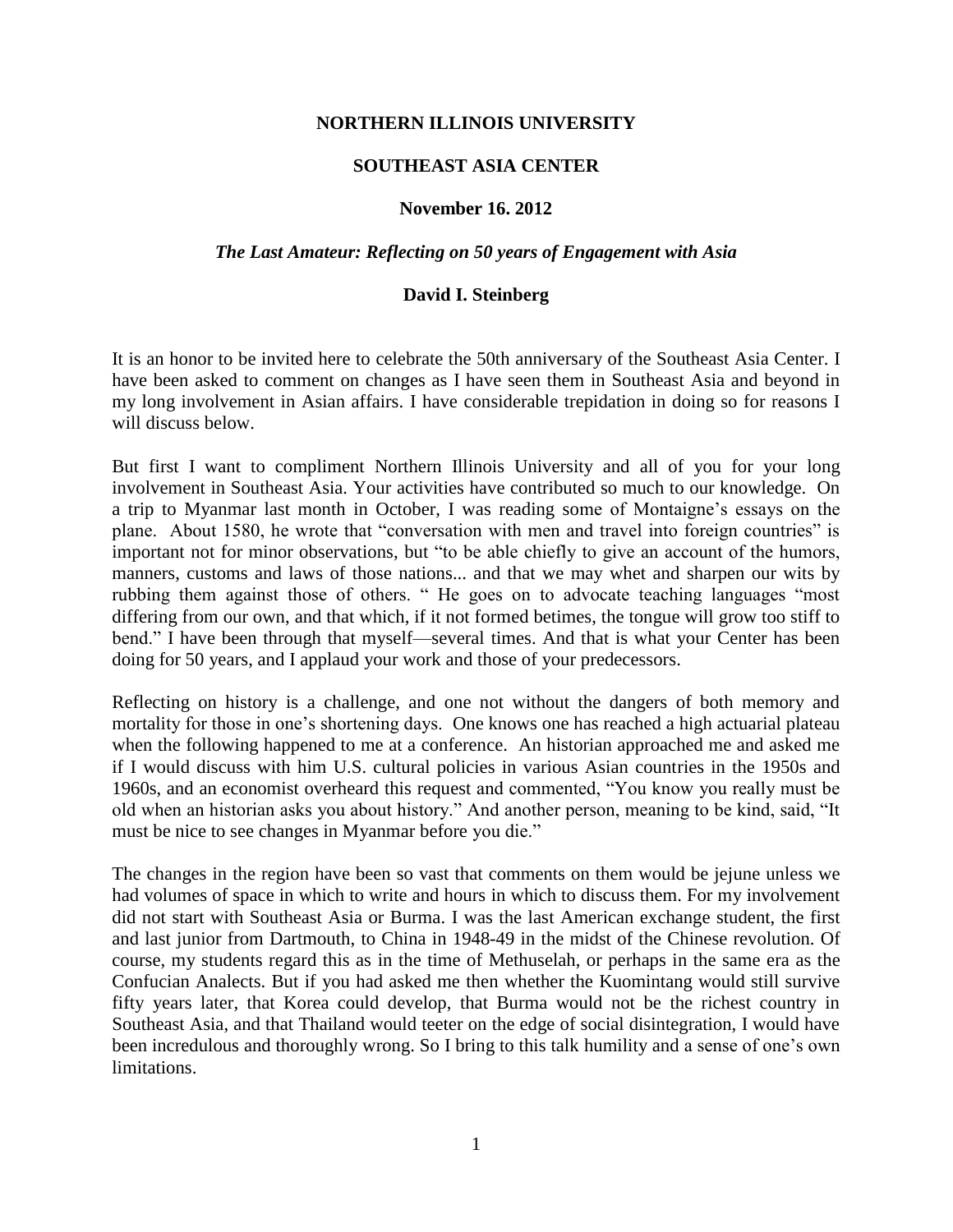My life has been an interplay among academia, civil society, and the policy community. One's influence on any of the above has been exceedingly limited, but it has given one the scope to explore. Admittedly, there are large numbers of people in any of those fields who would decry these cross relationships because, by their very nature, involvement in these diverse fields diminishes the depth of concentration in any single one. Thus one's contribution might be considered to be marginal or minimal.

Rather than concentrate on the changes in Asia that I have witnessed in some 65 years, which would be long, tedious, and would be things that all of you know, it might be more interesting to engage in some digressions into some future issues, based, of course, on events of the past. I recognize the dangers—both immediate and longer term—for much of what I anticipate may be proven wrong, and that Dante in the *Divine Comedy* wrote that soothsayers go to a very low circle of hell.

I say some of these things because in the peripatetic movement among career paths, emphases get lost in translation. So, while probably all of you here would agree that history matters, and matters critically in analyzing what happens contemporaneously and in policy formulation, there is a very short historical attention span in U.S. policy circles. One need not go as far as Chou Enlai, who famously replied when asked about the effects of the French Revolution of 1789 said it was too early to tell, to realize that policies are often made without consideration of historical antecedents that strongly influence policy choices. These nuances are critical, but as George Bush is quoted as having said, "We don't do nuances in Texas." And Mark Twain is said to have remarked that history may not repeat itself but it often rhymes.

So when the Chinese Kuomintang troops retreated into Burma from the People's Liberation Army in 1949, did we remember that the Ming troops did exactly the same thing when the Ch'ing took over in 1644? We have seen rural Thailand a half century ago where poverty was considered a result of one's karmic inheritance, not governmental indifference, be transformed into continuing demands for services that Thaksin was able to capture. But will an equally traditional peasantry in Myanmar, when subjected to more information and access, make the same demands on that government and will whatever regime is in power then recognize the changes and be able to meet these requirements? These are serious questions of political stability. How much will various efforts to devolve government to local levels succeed in a wide swath of societies? How will each of the states resolve problems of multiculturalism in heterogeneous social systems? How have some governments, such as Burma/Myanmar, failed so far, and what are the prospects for the future? These are real questions-of policy, of analysis, and of teaching.

Of future importance is the relationship between the academic community and the government, and there are lessons to be learned from that liaison--lessons I hope have been applied to Iraq and Afghanistan, but of which I am dubious. In the late 1960s, related both to the Vietnam War and general insurgencies in the region, USAID sponsored the Academic Advisory Council on Thailand and the Southeast Asia Development Advisory Group (SEADAG), the latter run out of The Asia Society in New York. There were in addition various defense-related think tanks employed professors of various stripes of opinion. These professors were to advise USAID on the problems facing Southeast Asia. Alas, USAID did not know how to ask the right questions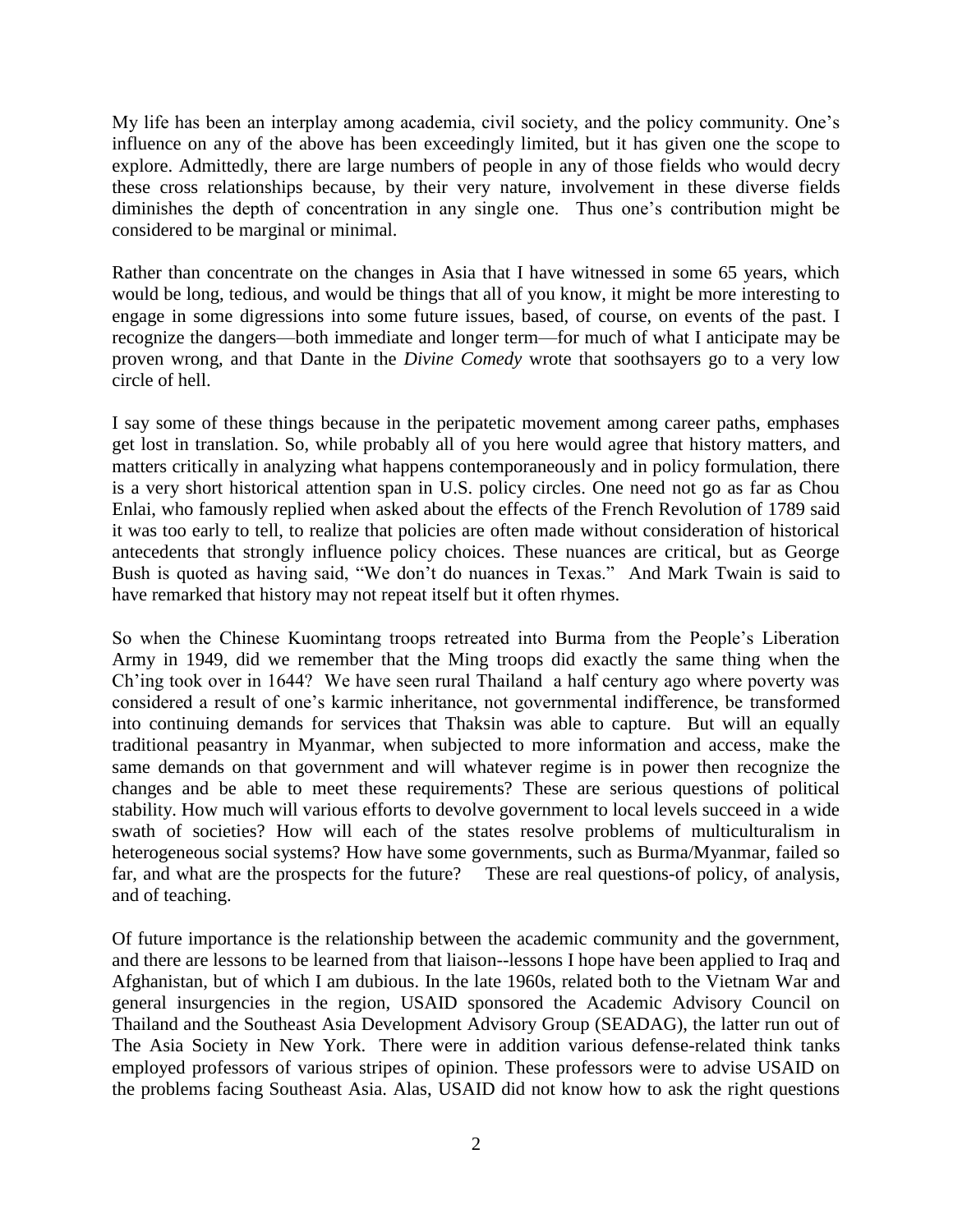and academicians did not normally think in policy terms. In addition, if there were sound suggestions, the relationship between an experienced academician was with a rather low level, inexperienced USAID officer. Without a peer-level interchange, incorporation of academic ideas into policy was difficult at best. In addition, USAID tried to hire social scientists, and when I had lunch with the deputy administrator of the agency, he asked my why such integration did not work. I replied because the social scientists did not speak a language taught at the State Department's Foreign Service Institute. Academicians also had a tendency to do what they wanted regardless of Asian needs. One agricultural economist from Illinois whom I met in Khon Kaen, who did a dissertation on some aspect of tomatoes in Illinois, decided that the solution to Northeast Thailand's agricultural problems was—guess-- tomatoes.

But in some sense, therefore, as a quasi-academic, I am here under false pretenses. For in universities, I came to it late, and without the normal preparation required for such a career. I am thus an amateur in a field of professionals. In fact, in some sense, at least in Burmese studies, I am the last amateur. Let me explain.

As life becomes more ubiquitously specialized, the role of amateurs is rapidly receding. They have been replaced with professionals who specialize—whether it is in an academic discipline or fifteen years of the T'ang Dynasty. The amateur athlete has effectively been ousted from the Olympics. A liberal arts undergraduate education may be desirable for broadening the students' exposure, but a professional, disciplinary graduate degree will get one the job, if anything will. As we have gained specialized competence and enhanced performance, which is all to the good, we have effectively diminished the broad sweep of inquiry, which also results in limitations.

This phenomenon is true of those seriously concerned with Southeast Asia, but it is especially true of those enmeshed in Burma/Myanmar in a, perhaps, unique manner. In spite of repressive military regimes in Myanmar from 1962 to 2010, the country had increasingly unfastened its borders since 1988 allowing in younger scholars who are providing new waves of information and analyses of Burmese conditions--internal and external. These new interests were perhaps prompted by Burma/Myanmar as the last "exotic" country in the region because its policies had been generally isolationist to the West through a mutually determined set of decisions, the attractions of Daw Aung San Suu Kyi and her international acclaim, and the dire state of affairs internally that attracts those developmentally focused. Now, however, Myanmar has become a "growth" industry—if not yet economically, than at least academically. We should see a flowering of understanding of that complex country with its diverse societies.

But those in the modern era do not start exploring de novo Burma or Myanmar or other societies in the region; they have had the fortune to study the states of Asia build on past, cumulative knowledge by less well-trained observers. No matter how modern our self-images, and whether we regard ourselves as post-colonial or even post neo-colonial, these intrepid individuals, to whom we owe a considerable debt, have immeasurably increased our understanding of Burma and other countries.

These were the amateurs, my term because they lacked the modern social science or other disciplinary skills that are now the required hallmarks of contemporary academia or even employment in government and the non-governmental sector. Equally important, the disciplinary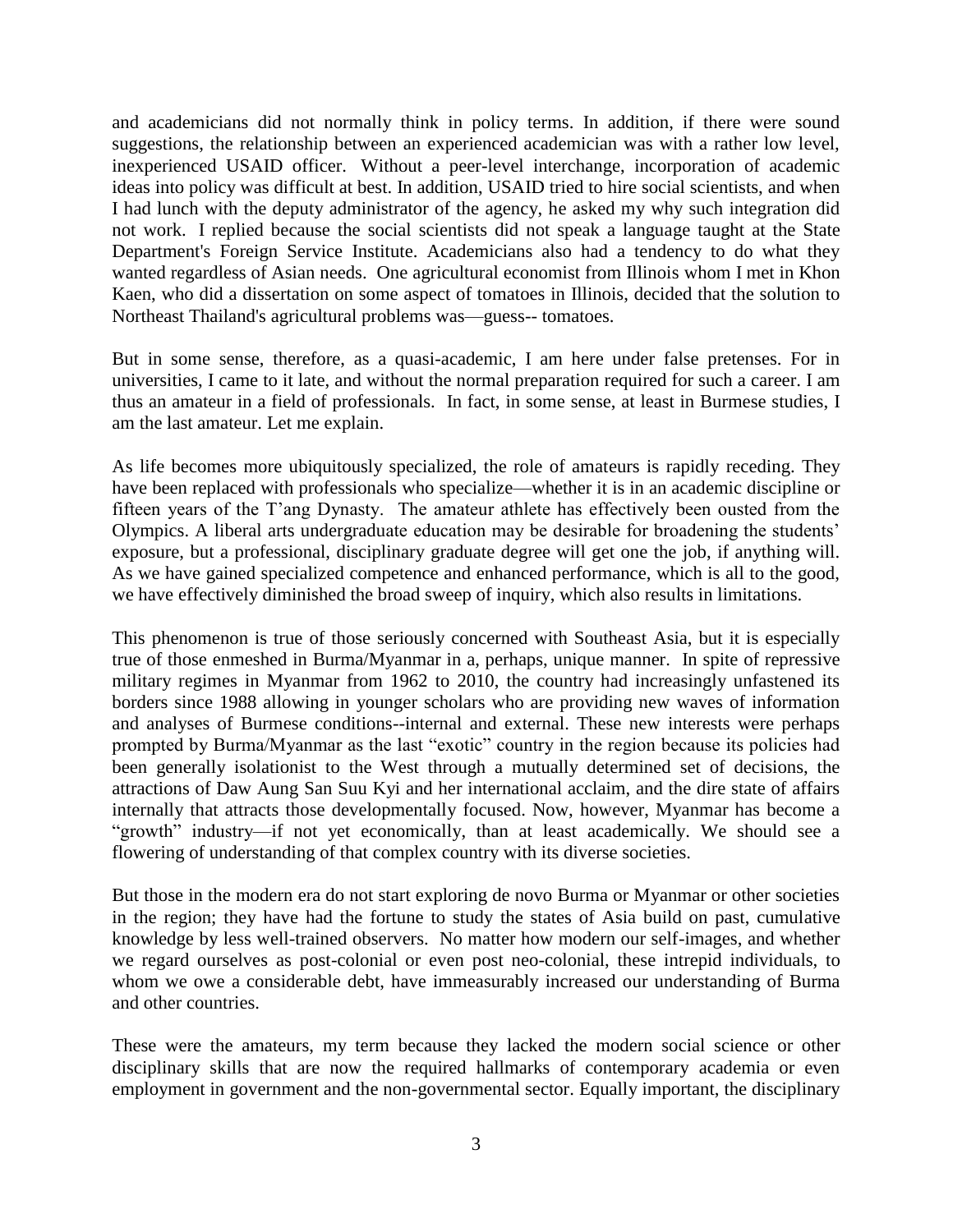tools of the social science trades had generally not been so sophisticatedly developed. This is not to denigrate their accomplishments, intelligence, or often commitment to the peoples of the area, which were often remarkable, but simply to note that they were trained in a different era under different criteria, and with different required skills. They accomplished much, and present scholarship often harkens back to their work, findings, and observations. They may have been professionals as doctors, colonial administrations, or preachers, but they contributed to our understanding of Burma as amateurs-- beyond their vocational skills.

First were the missionaries who greatly enhanced our capacities to study societies by creating many of the critical dictionaries, and sometimes written scripts, that (updated) are still in use. However prejudiced they may have been in examining aspects of the cultures in which they worked, what we know is in part dependent on their dedication and prodigious accomplishments. They may not be our intellectual mentors but they have been part of our intellectual support system.

The second, often contemporaneous group, were the colonial officers and diplomats who were sent to the field to strengthen or expand the imperial flags. Their motivations may today be deplored, but their studies, often used to increase colonial control or income, provided insights into societies that traditional, local records sometimes lacked. Protected by primitive international communications, they often languished in long periods of relative isolation in which they pondered the societies in which they were enmeshed and provided unique glimpses of local civilizations, customs, and mores.

The third group comprised the stalwart Western travelers who wandered the region, commenting on "exotica," and wrote often fascinating and insightful comments of the societies they encountered. These also provided insights that dynastic histories and official records often lacked.

In a few disciplines on Asia in certain countries professionalism did exist. Nineteenth century efforts to study Buddhist and Hindu scriptures and make them available to Western audiences were unique contributions to our knowledge. Equally, those scholars who studied and translated traditional Chinese and Confucian literature remain today outstanding examples of literary professionalism. These are, however, the exceptions.

Who, seriously involved in Burma/Myanmar today, can forget Judson, or Scott, or Fielding Hall, or the intrepid "bachelor girl in Burma"—later Mrs. Scott? The list is long, and many of the British administrators, from Donnison to Eric Blair (George Orwell) are part of our collective memories and knowledge. The social science amateur list is long and impressive; their professionalism, however, often did not extend to many of the subjects on which they wrote and on which many of us to some degree still rely for portraits of society at certain points in time and space.

In Burma as a British colony, the English-rooted writer was normally a British expatriate, a civil servant but sometimes a teak or other merchant, but the American influence before World War II, with the singular exception of Adonarim Judson, was generally lacking. With independence,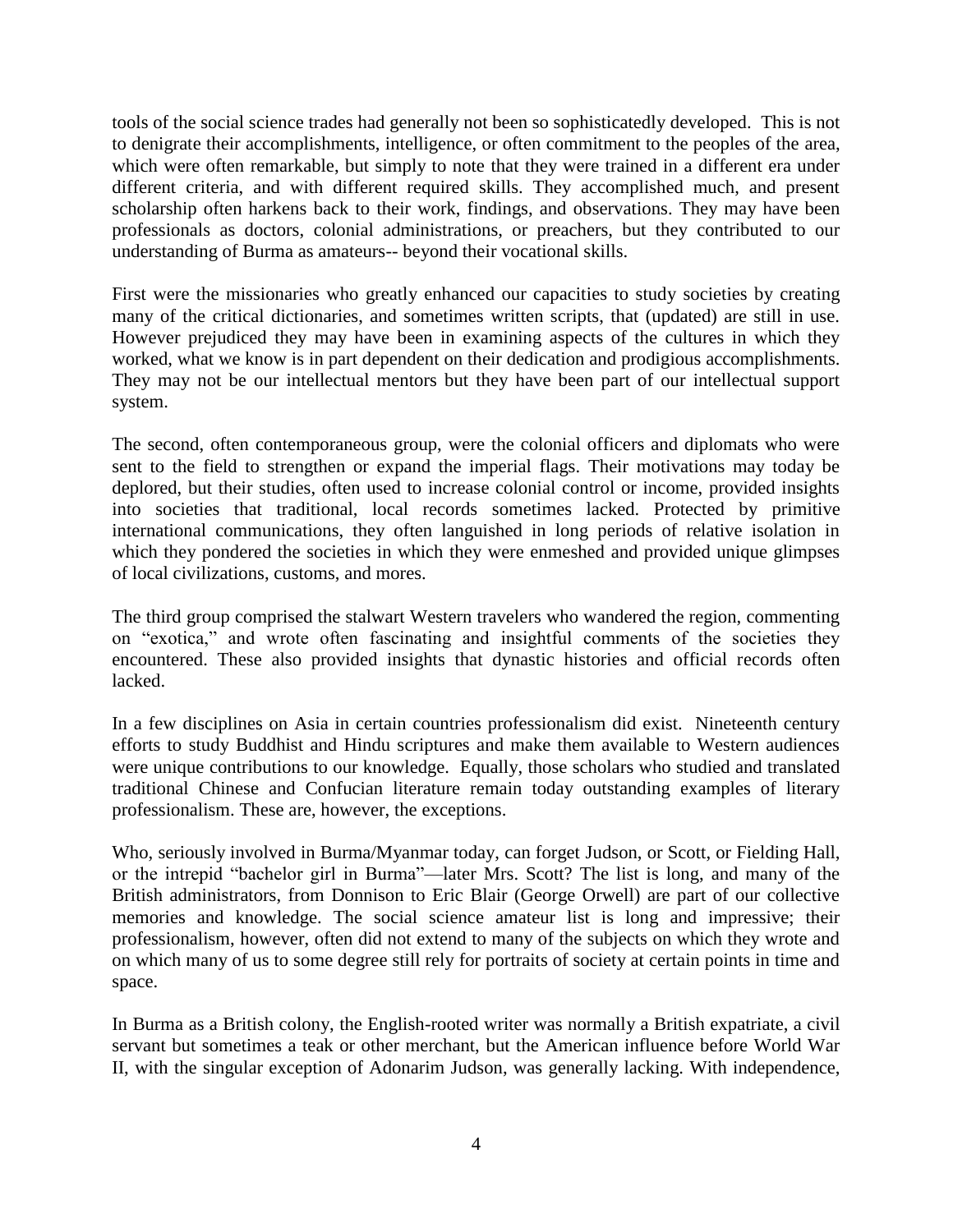however, all that changed. American, and somewhat later Australian, academicians became interested.

The short period under civilian administration after independence resulted in a small but influential number of academic social science professionals who were able to do field work in country. We all know their names –Mendelson (British but American trained), Spiro, Pye, Nash, Lehman, Silverstein, Trager, and others. All of them who later published their findings, and on which we still rely, can be counted on little more than on one's fingers and toes. They were elite- -indeed, a unique group. Most are now retired, some only in different incarnations.

For about a generation beginning in 1962, field work was largely prohibited except for a few studies of Buddhism or the arts and archeology and linguistics; it was only since 1988 that a new generation of specialists with modern disciplinary training has begun to focus on Burma/Myanmar. That Burma was ignored for advanced degrees was understandable under General Ne Win. What responsible professor could have advised students in that socialist period to pursue Burmese studies without the possibility of extensive field experience in country? Surrogate studies of those Burmese who fled into Thailand and lived abroad elsewhere were only partial substitutes for in situ research. So Burma is perhaps unique in the region for the gap in professional observers.

We are now witnessing the birth of a new generation of scholarship on Myanmar, with some dozens of scholars doing field studies, publishing, and enriching our understanding of what is now called Myanmar and all its complexities. There are perhaps over two dozen serious students of Burma/Myanmar who are pursuing Ph.D.s in the English-speaking world. Much is expected of them, and our hope is that those institutions that hire will pay proper heed to the regional or area specialist as much as they do to the theoretician who is only peripherally committed to a country's future.

So the early amateurs who contributed so much to our understanding (and in some cases our misunderstanding) of Burmese society or Southeast Asia more generally have, as the saying of old soldiers, faded away, their memories important but now overshadowed by the newer disciplinary regimens.

As one ages, and still retains some of the memories of life over a half-century ago in that country and tries to interpret changes through writing and publishing, I have come to realize that I may be the last of the amateurs, the sole survivor (because of age and not intellectual dexterity) of an earlier breed. True, there are those "amateurs" such as ambassadors or influential people, who write memoirs, but I am musing on writings that attempt to be more interpretive of the society rather than one's own personality or self-seeking justification of one's policies, as has been so often the case.

I came to Burma/Myanmar studies without real disciplinary training, for in those days an "Asian area studies" graduate degree was a respectable field and level that even offered some limited academic opportunities. But then I had no interest in academia as a career, for I was emotionally enmeshed in "action" based on my formative experiences as a student in China during the revolution. But action should also require reflection, and as the medical profession is supposed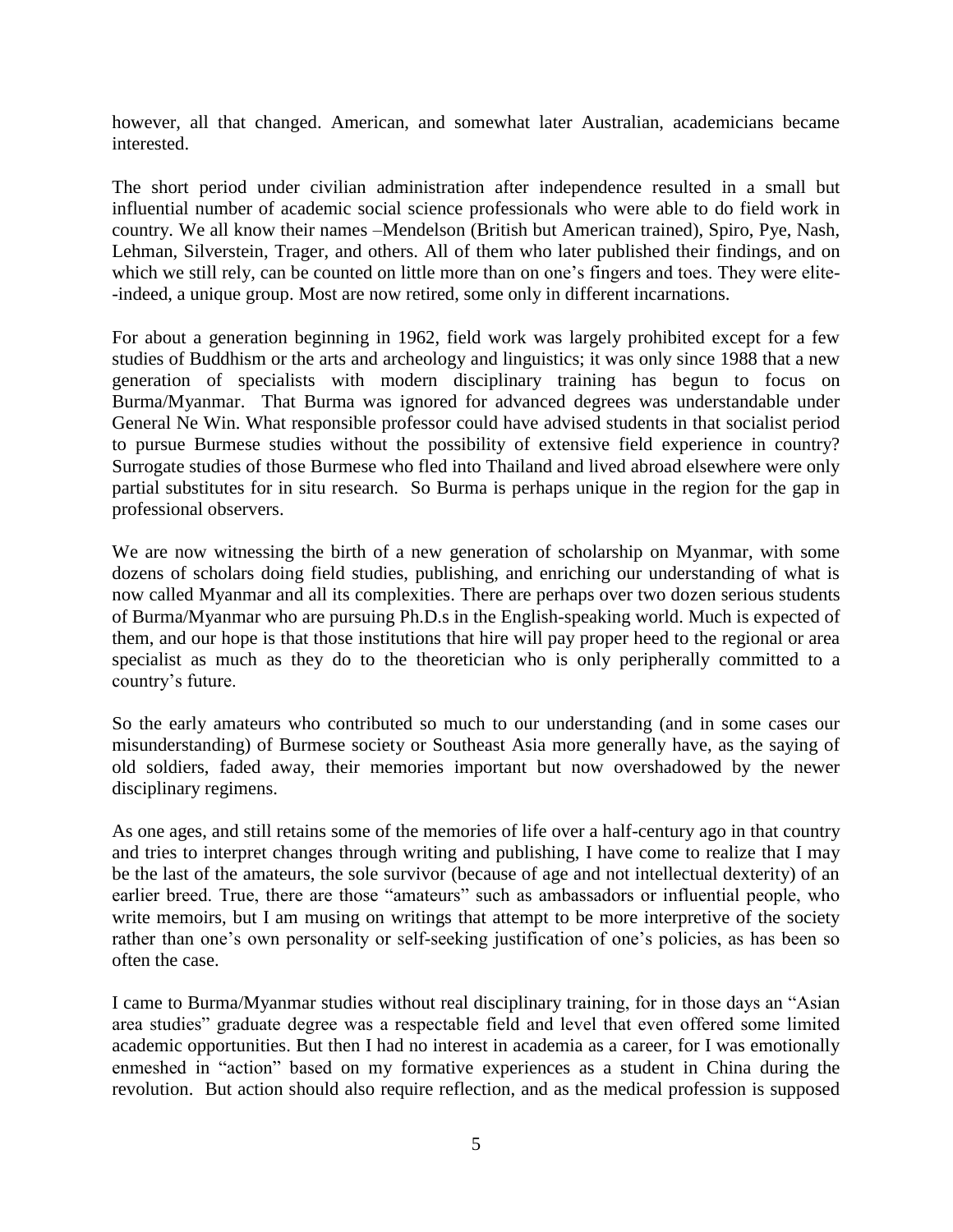to practice "do no harm," so the administrator and program planner needs to respect and follow that dictum. If one is to try to think coherently and act effectively and prudently, I believed one ought to be able to put those ideas on paper and test them in the intellectual marketplace. And so one began to write: first to clarify one's own thinking, and then to try to express oneself in the external arena, and then to influence policy.

So now I find myself among the last of the dying breed of amateurs. Replaced by professionals in a broad array of disciplines, these younger scholars bring to their work skills and methodologies that I never learned. They will do a far better job of in-depth analysis. These younger intellectual professionals naturally regard the older amateur writers as working within limited horizons and lacking intellectual rigor. This is, of course, true--inherent in the development of scholarship in any field. We amateurs often operated in an intellectual penumbra—viewing societies and events through hazy, shadowy perspectives and often lacking comparative foci with which to consider events, sometimes equating anecdotal information with data, and prone to dangerous generalities.

We would like to believe that we contributed something to the field; perhaps we plowed only the ground's surface with archaic instruments that never uncovered the rich fertility of the subsoil. But now, the role of foreigners is augmented by nascent internal Burmese academic capacity. This is a new phenomenon. First, after independence there was the lack of Burmese scholarship using these new social science disciplinary skills, for few were trained in them. Then, when interest accentuated, the internal Burmese government control and censorship prevented intellectual maturation within the country. This now is beginning to change, and the prospects for intellectual interchange between those resident internally and those abroad have vastly improved in the past year or two. So we have a new and promising dynamic among those Burmese who have the professional disciplines in hand, and their foreign counterparts, and we may begin to see collaborative research and publications that will enrich us all.

But the aged amateur may still have one last card to play. Aging, especially in the United States, has only marginal value-added, as the economists might say. It has more utility in Asia, however. I had a cousin by marriage who, when I was much younger, told me that he wanted to be an old curmudgeon. At the time, it did not occur to me that this was sometimes a useful status in spite of the attendant aches and pains and other ills that flesh is heir to, as the poet once wrote.

Growing old in the United States is no fun. As a comedian used to say, "I get no respect." But there are times when senior status allows liberties that youth cannot share. This is not true in the U.S., I am afraid. Even my cane does not get me any special consideration, except perhaps from some Asian students who occasionally maintain residual trickles of respect from their older, cultural residues.

In Asia, however, the situation is different. I find that stumbling, cane in hand, into a senior official's office, my gait like some sailing ship swaying in a nor'easter, gives me curmudgeon status. Whatever the real emotional response of such an official might be, he or she is culturally constrained by my curmudgeonly coolness to listen respectfully to whatever suggestion or complaint I might have, even though he or she might harbor a passionate desire to throw me out because my comments may be interpreted to those in power as subversive.